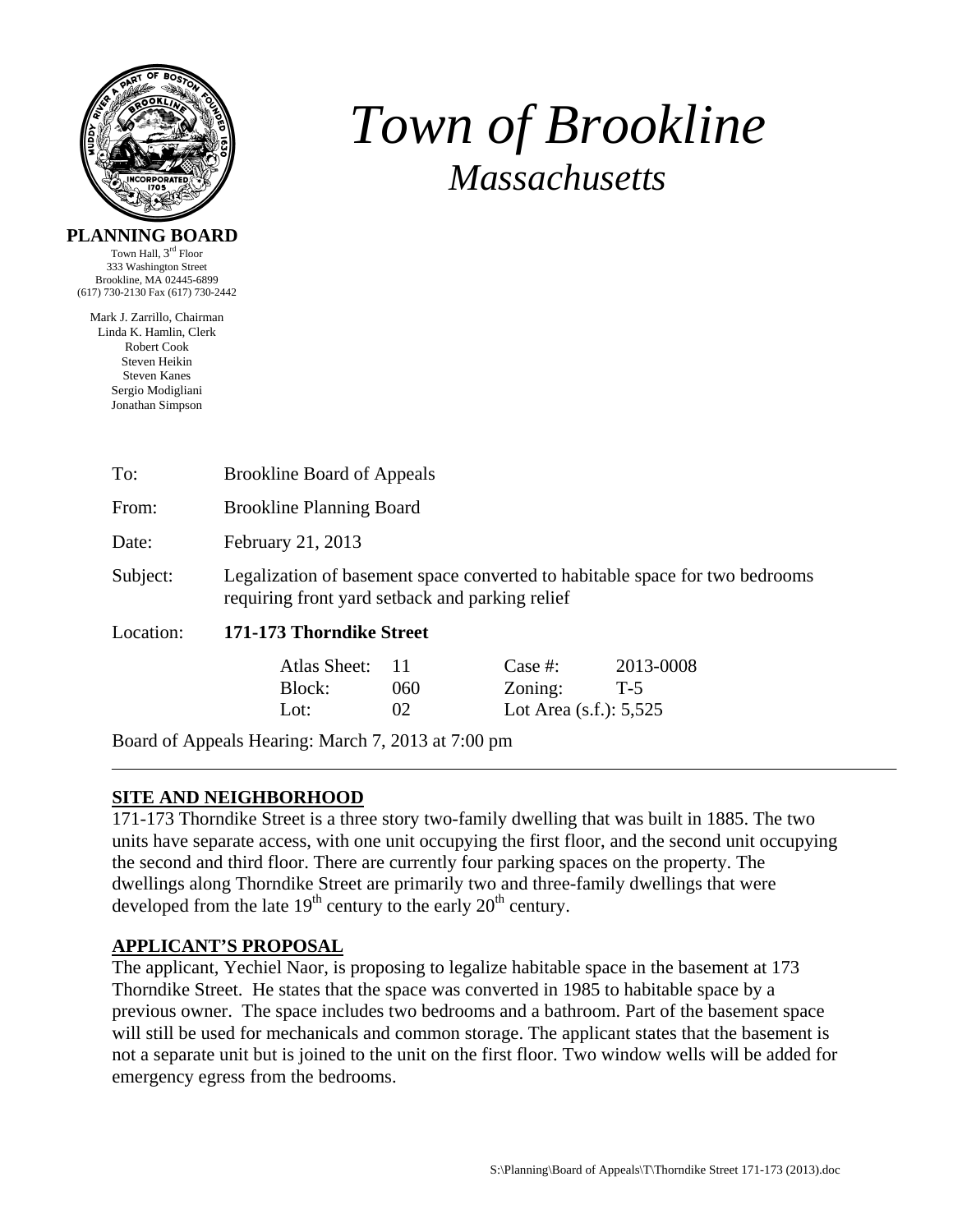| <b>FINDINGS</b>                                                  |
|------------------------------------------------------------------|
| <b>Section 5.43</b> – Exceptions to Yard and Setback Regulations |
| <b>Section 5.44</b> – Accessory Underground Structures           |
| <b>Section 5.50 – Front Yard Requirements</b>                    |
| <b>Section 5.60 – Side Yard Requirements</b>                     |

| <b>Dimensional Requirements</b>             | <b>Required</b> | <b>Existing</b> | <b>Proposed</b> | <b>Relief</b>                |
|---------------------------------------------|-----------------|-----------------|-----------------|------------------------------|
| <b>Front Yard Setback</b><br>(window wells) | 15 feet         | $10.3$ feet     | 8.5 feet        | Special Permit*/<br>Variance |
| <b>Side Yard Setback</b>                    | 10 feet         | $4.5$ feet      | 2 feet          | Special Permit*/<br>Variance |

\* Under *Section 5.43*, the Board of Appeals may waive yard and setback requirements by Special Permit if a counterbalancing amenity is provided.

#### **<u>Section 6.02 Paragraph 1</u>** – Table of Off-Street Parking Space Requirements

There are currently four parking spaces on the property. Because 173 Thorndike has four bedrooms (when the two basement bedrooms are included in the total), and 171 Thorndike has five bedrooms, the parking requirement is for 5 parking spaces, or 2.3 per unit.

| <b>Design of Parking</b><br><b>Requirements</b> | <b>Required</b> | <b>Existing</b> | <b>Proposed</b> | <b>Relief</b> |
|-------------------------------------------------|-----------------|-----------------|-----------------|---------------|
| <b>Total Parking Spaces</b>                     |                 |                 |                 | Variance      |

## **Section 8.02.2 –** Alteration or Extension

A special permit is required to alter a pre-existing non-conforming structure or use.

## **PLANNING BOARD COMMENTS**

The Planning Board does not object to this proposal to legalize the existing bedrooms in the basement. The dwelling will be brought up to current building code with the addition of two new window wells to provide emergency egress. The front yard setback relief is triggered by the window wells, but they will not be highly visible and therefore should not negatively impact the neighborhood. The Planning Board recommends, however, that the applicant install additional landscaping to serve as a counterbalancing amenity, which should include a rebuilt fence along the affected side yard. The Board also recommends that the applicant screen the unapproved parking space in front of "Parking D" on the site plan.

The Board does not object to the waiving of one parking space, if the applicant can demonstrate that the requirements for a variance have been met. The applicant maintains that 173 Throndike has had two basement bedrooms for over 27 years and that parking hasn't been an issue. However, staff noted on a recent site visit that it appeared an unpaved area was being used for a fifth parking space. (See photo at end of Planning Board report.)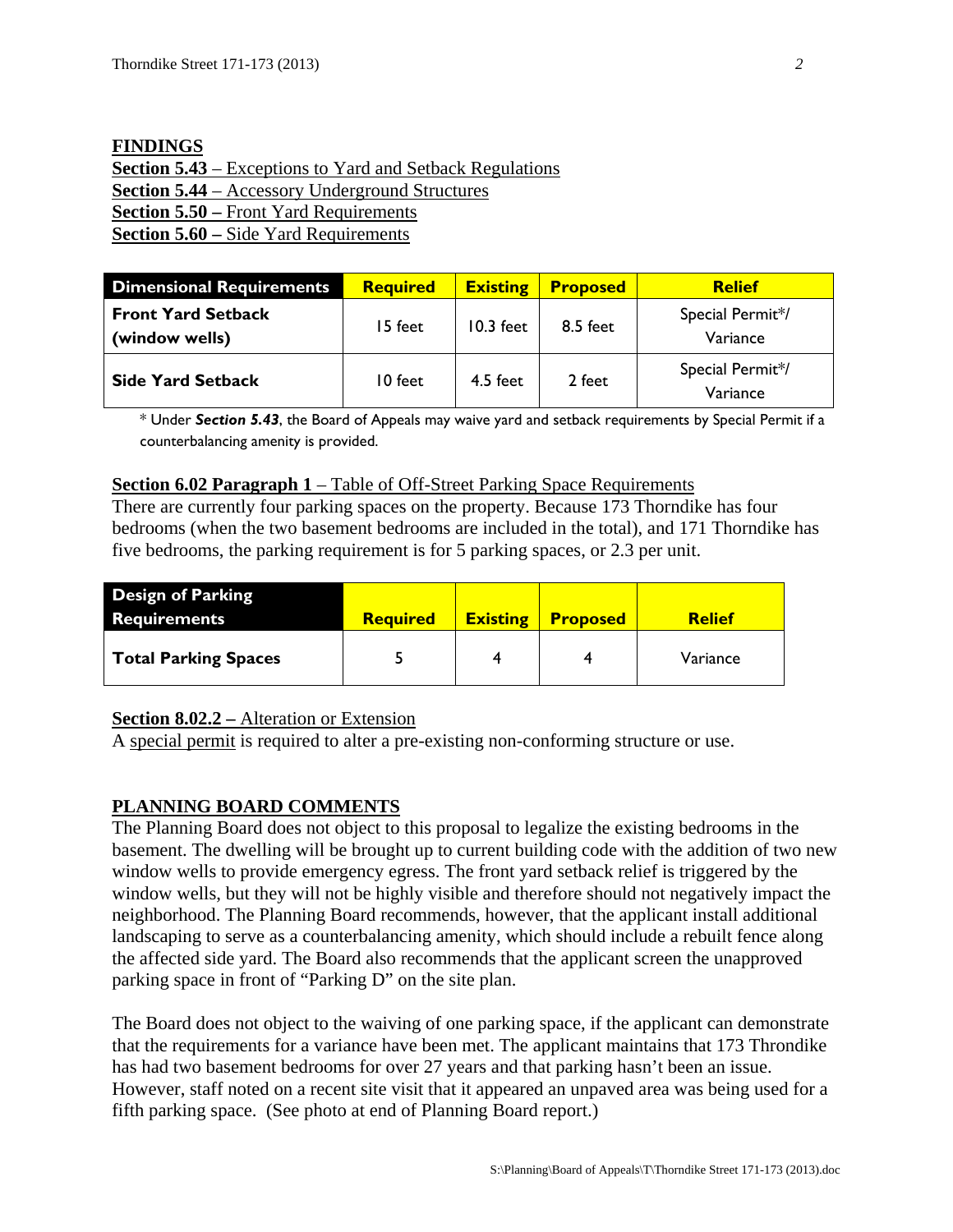**Therefore, if the Board of Appeals finds that the statutory requirements for a variance are met, the Planning Board recommends approval of the site and floor plans by Kevin Wong & Associates Inc., dated November 2012, subject to the following conditions.** 

- 1. Prior to the issuance of a building permit, the applicant shall submit a final site and parking layout plan and floor plans, subject to the review and approval of the Assistant Director of Regulatory Planning.
- 2. Prior to the issuance of a building permit, the applicant shall submit a final landscape plan indicating all counterbalancing amenities, including screening for the unapproved parking space, subject to the review and approval of the Assistant Director of Regulatory Planning.
- 3. Prior to the issuance of a building permit, the applicant shall submit to the Building Commissioner for review and approval for conformance to the Board of Appeals decision: 1) a final site plan stamped and signed by a registered engineer or land surveyor; 2) final floor plans stamped and signed by a registered architect; and 3) evidence that the Board of Appeals decision has been recorded at the Registry of Deeds.

*tcr /pss* 



*Front Façade*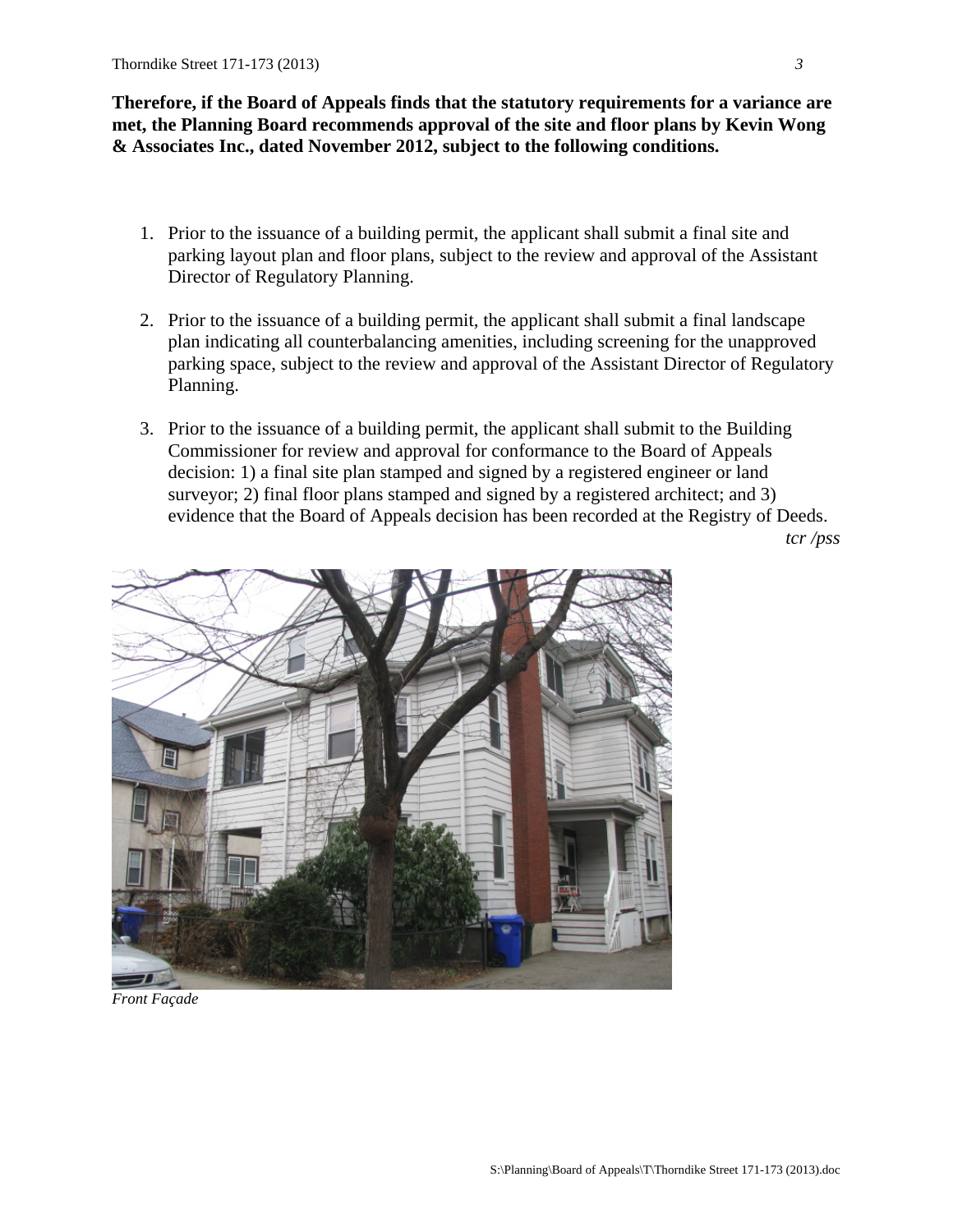

*Aerial Photograph from April 16, 2009* 



*Parking Area*